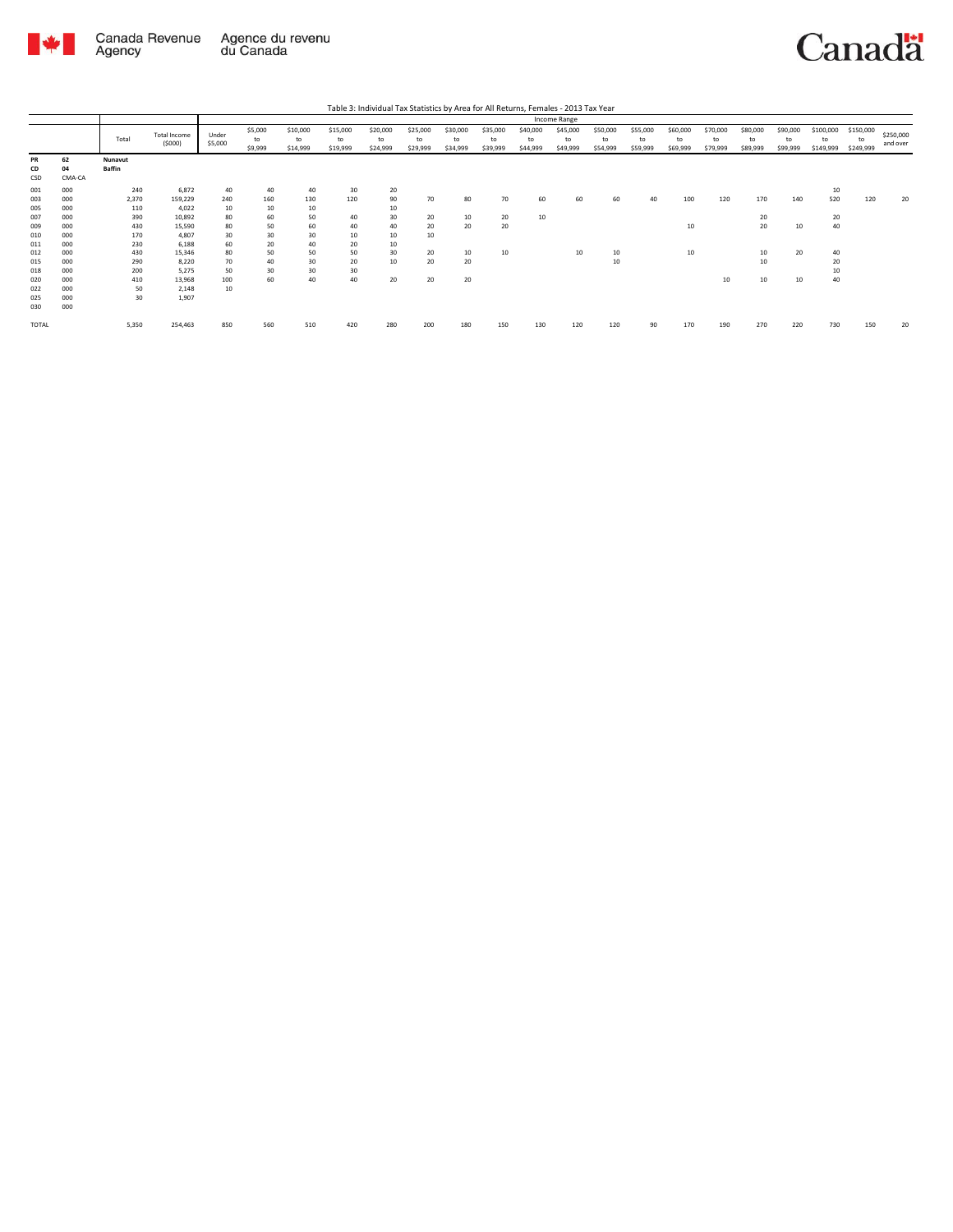

| Table 3: Individual Tax Statistics by Area for All Returns, Females - 2013 Tax Year |                    |                     |                        |                  |                          |                            |                            |                            |                            |                            |                            |                            |                            |                            |                            |                            |                            |                            |                            |                              |                              |                       |
|-------------------------------------------------------------------------------------|--------------------|---------------------|------------------------|------------------|--------------------------|----------------------------|----------------------------|----------------------------|----------------------------|----------------------------|----------------------------|----------------------------|----------------------------|----------------------------|----------------------------|----------------------------|----------------------------|----------------------------|----------------------------|------------------------------|------------------------------|-----------------------|
|                                                                                     |                    |                     |                        |                  |                          |                            |                            |                            |                            |                            |                            |                            | Income Range               |                            |                            |                            |                            |                            |                            |                              |                              |                       |
|                                                                                     |                    | Total               | Total Income<br>(5000) | Under<br>\$5,000 | \$5,000<br>to<br>\$9,999 | \$10,000<br>to<br>\$14,999 | \$15,000<br>to<br>\$19,999 | \$20,000<br>to<br>\$24,999 | \$25,000<br>to<br>\$29,999 | \$30,000<br>to<br>\$34,999 | \$35,000<br>to<br>\$39,999 | \$40,000<br>to<br>\$44,999 | \$45,000<br>to<br>\$49,999 | \$50,000<br>to<br>\$54,999 | \$55,000<br>to<br>\$59,999 | \$60,000<br>to<br>\$69,999 | \$70,000<br>to<br>\$79,999 | \$80,000<br>to<br>\$89,999 | \$90,000<br>to<br>\$99,999 | \$100,000<br>to<br>\$149,999 | \$150,000<br>to<br>\$249,999 | \$250,000<br>and over |
| PR<br>CD<br>CSD                                                                     | 62<br>05<br>CMA-CA | Nunavut<br>Keewatin |                        |                  |                          |                            |                            |                            |                            |                            |                            |                            |                            |                            |                            |                            |                            |                            |                            |                              |                              |                       |
| 014                                                                                 | 000                | 250                 | 7.664                  | 50               | 40                       | 30                         | 30                         | 10                         |                            |                            |                            | 10                         |                            |                            |                            |                            |                            |                            |                            | 20                           |                              |                       |
| 015                                                                                 | 000                | 690                 | 22,443                 | 150              | 140                      | 70                         | 50                         | 40                         | 40                         | 20                         | 20                         |                            |                            |                            |                            | 10                         | 20                         | 20                         | 10                         | 60                           |                              |                       |
| 016                                                                                 | 000                | 120                 | 3.676                  | 40               | 20                       | 10                         |                            |                            |                            |                            |                            |                            |                            |                            |                            |                            |                            |                            |                            |                              |                              |                       |
| 017                                                                                 | 000                | 890                 | 48.494                 | 140              | 70                       | 50                         | 70                         | 40                         | 40                         | 30                         | 30                         | 30                         | 10                         | 10                         | 20                         | 30                         | 40                         | 40                         | 50                         | 150                          | 30                           |                       |
| 019                                                                                 | 000                | 110                 | 4.685                  | 10               | 10                       |                            | 10                         |                            |                            |                            |                            |                            |                            |                            |                            |                            |                            |                            |                            | 10                           |                              |                       |
| 023                                                                                 | 000                | 600                 | 22.257                 | 120              | 80                       | 70                         | 50                         | 30                         | 30                         | 30                         | 10                         | 20                         |                            |                            | 10                         | 10                         | 10                         | 20                         | 20                         | 60                           |                              |                       |
| 027                                                                                 | 000                | 260                 | 7.469                  | 80               | 20                       | 30                         | 30                         | 20                         |                            |                            |                            |                            |                            |                            |                            |                            |                            |                            |                            |                              |                              |                       |
| TOTAL                                                                               |                    | 2,920               | 116,687                | 600              | 380                      | 260                        | 250                        | 150                        | 130                        | 90                         | 70                         | 80                         | 50                         | 40                         | 50                         | 70                         | 100                        | 110                        | 110                        | 310                          | 50                           | 10                    |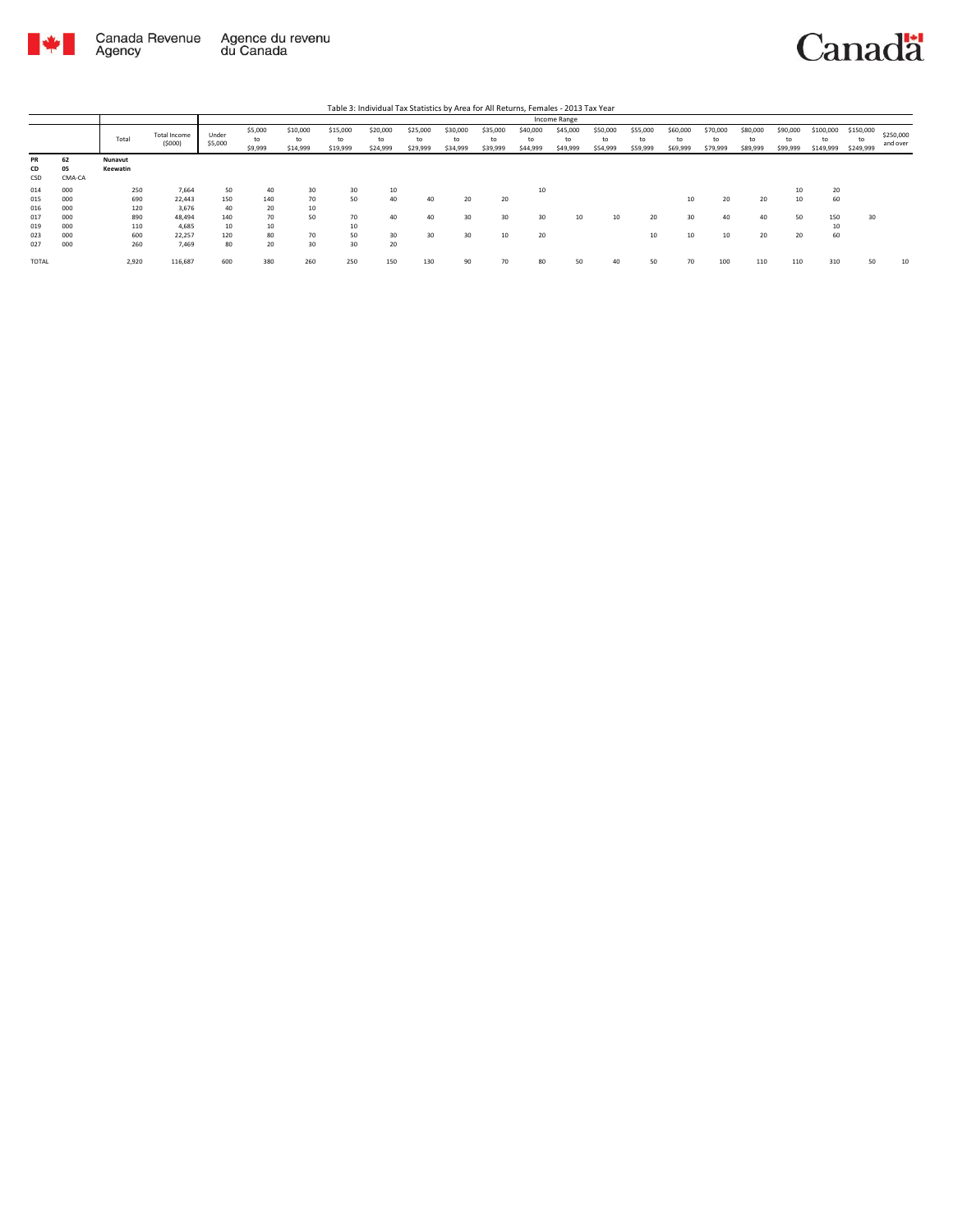

## Canadä

|                                 | Table 3: Individual Tax Statistics by Area for All Returns, Females - 2013 Tax Year |                                 |                                              |                            |                            |                            |                            |                            |                            |                            |                            |                            |                            |                            |                            |                            |                      |                            |                            |                              |                              |                       |
|---------------------------------|-------------------------------------------------------------------------------------|---------------------------------|----------------------------------------------|----------------------------|----------------------------|----------------------------|----------------------------|----------------------------|----------------------------|----------------------------|----------------------------|----------------------------|----------------------------|----------------------------|----------------------------|----------------------------|----------------------|----------------------------|----------------------------|------------------------------|------------------------------|-----------------------|
|                                 |                                                                                     |                                 |                                              |                            |                            |                            |                            |                            |                            |                            |                            |                            | Income Range               |                            |                            |                            |                      |                            |                            |                              |                              |                       |
|                                 |                                                                                     | Total                           | Total Income<br>(5000)                       | Under<br>\$5,000           | \$5,000<br>to<br>\$9,999   | \$10,000<br>to<br>\$14,999 | \$15,000<br>to<br>\$19,999 | \$20,000<br>to<br>\$24,999 | \$25,000<br>to<br>\$29,999 | \$30,000<br>to<br>\$34,999 | \$35,000<br>to<br>\$39,999 | \$40,000<br>to<br>\$44,999 | \$45,000<br>to<br>\$49,999 | \$50,000<br>to<br>\$54,999 | \$55,000<br>to<br>\$59,999 | \$60,000<br>to<br>\$69,999 | \$70,000<br>\$79,999 | \$80,000<br>to<br>\$89,999 | \$90,000<br>to<br>\$99,999 | \$100,000<br>to<br>\$149,999 | \$150,000<br>to<br>\$249,999 | \$250,000<br>and over |
| <b>PR</b><br>CD<br>CSD          | 62<br>08<br>CMA-CA                                                                  | Nunavut<br>Kitikmeot            |                                              |                            |                            |                            |                            |                            |                            |                            |                            |                            |                            |                            |                            |                            |                      |                            |                            |                              |                              |                       |
| 047<br>059<br>073<br>081<br>087 | 000<br>000<br>000<br>000<br>000                                                     | 210<br>410<br>560<br>360<br>260 | 5.572<br>12,918<br>24.645<br>11.428<br>7,806 | 60<br>90<br>90<br>80<br>60 | 20<br>70<br>70<br>60<br>30 | 20<br>70<br>60<br>40<br>40 | 20<br>30<br>50<br>30<br>30 | 10<br>20<br>30<br>30<br>20 | 10<br>20<br>20<br>20<br>10 | 20<br>10                   | 10<br>10                   |                            |                            | 10<br>10                   | 10                         | 20<br>10                   | 20                   | 20                         | 20<br>20                   | 10<br>40<br>60<br>20<br>20   | 20                           |                       |
| TOTAL                           |                                                                                     | 1.810                           | 62.369                                       | 380                        | 260                        | 230                        | 160                        | 110                        | 80                         | 60                         | 40                         | $30^{\circ}$               | $30^{\circ}$               | $30^{\circ}$               | 20                         | 50                         | 40                   | 50                         | 60                         | 150                          | $30^{\circ}$                 |                       |